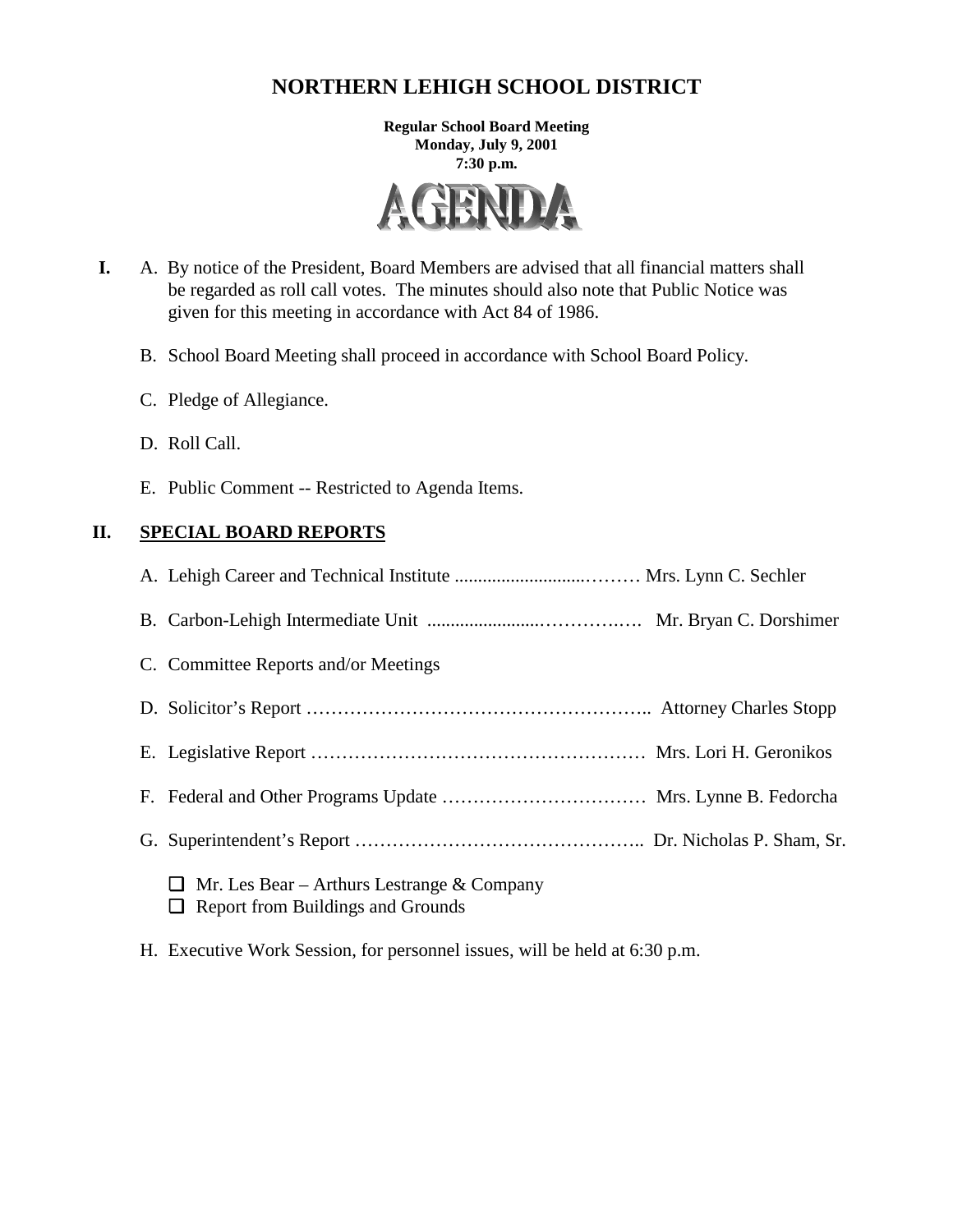### **III. PERSONNEL**

#### A. Nominations for Appointment

1. Change of Status

| Sherri Molitoris*      |                                                            |
|------------------------|------------------------------------------------------------|
| From:                  | <b>Temporary Vacancy Replacement Substitute Secretary</b>  |
|                        | in the Business Office                                     |
| To:                    | Bookkeeper II in the Business Office                       |
|                        | New position as a result of the 2001-2002 district budget. |
| Salary:                | \$25,800.00                                                |
| <b>Effective Date:</b> | July 1, 2001                                               |
|                        | *She shall serve a 60-day probationary period.             |

#### B. Resignation – Non-Instructional

Accept the resignation of Elvin Schlegel, Jr., instructional aide at Peters Elementary School, effective June 30, 2001.

C. Approve to contract with Dr. Brian Gessner, high school principal, for consultative services, effective July 8, 2001 at a fee of \$40.00 per hour, not to exceed 20 hours.

### **IV. POLICY**

#### A. Board Policy

- 1. Board Policy  $2^{nd}$  Reading
	- a. Approve new school board policy #222, #323, #423, #523 Tobacco Use, as presented after second reading. **(Please see attachment #1)**
	- b. Approve new school board policy #904 Public Attendance At School Events, as presented after second reading. **(Please see attachment #2)**
	- c. Approve new school board policy #615 Payroll Deductions, as presented after second reading. **(Please see attachment #3)**
	- d. Approve revisions to existing school board policy #439 Uncompensated Leave, as presented after second reading. **(Please see attachment #4)**
- B. Use of Facilities

Grant approval to the Slatington Lions Club to use campus grounds to host their Annual 2001 Car Show, which will be held on Sunday, September 2, 2001 (rain date September 3). It is understood that they will be billed for custodial services for using the grounds. It is also the responsibility of the Lions club to provide sufficient security for the event.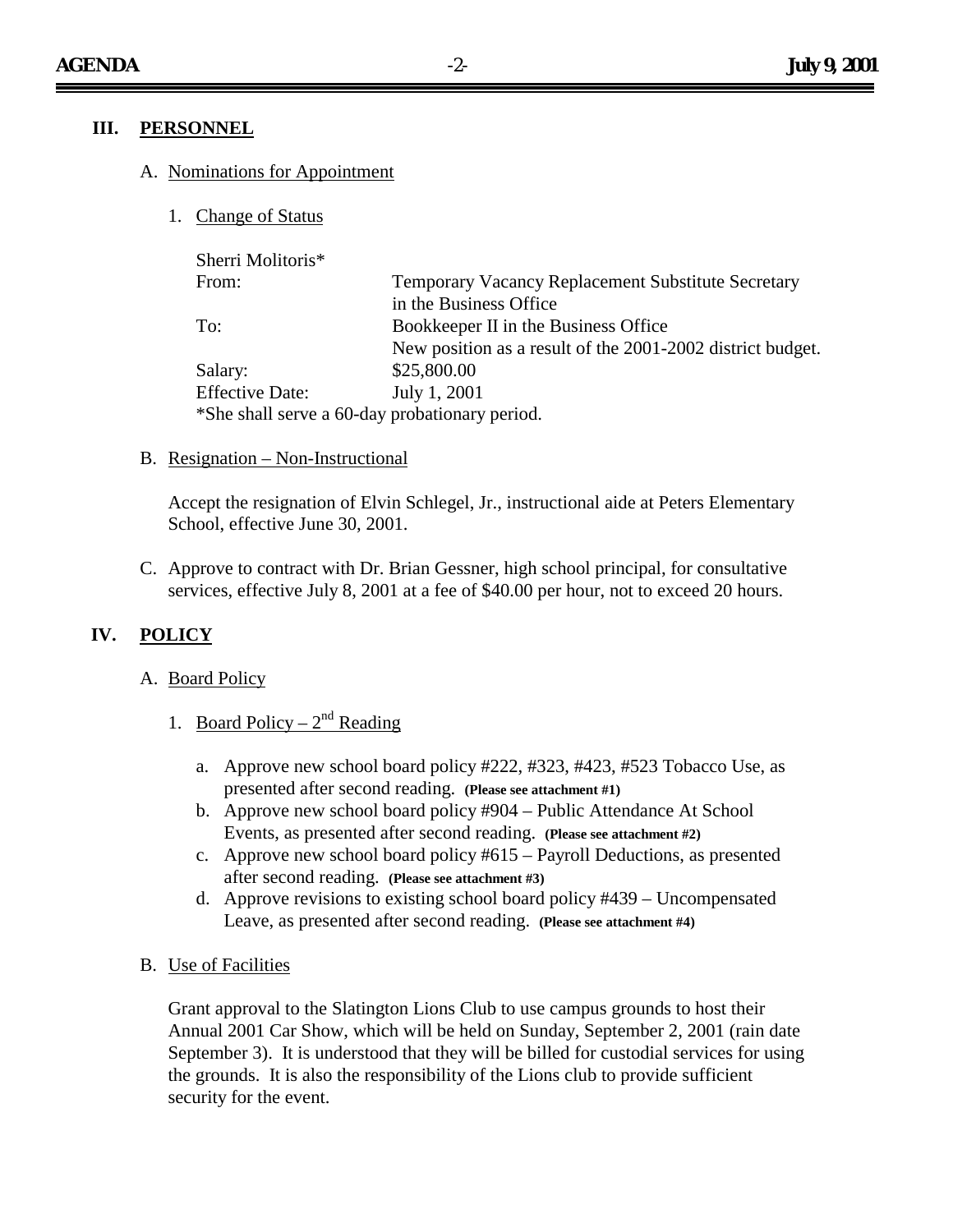#### C. Open Accounts

- 1. Grant permission to the senior high school to open a "NLHS Class of 2004" account in compliance with the Student Activity Fund Policy.
- 2. Grant permission to the senior high school to open a "NLHS Class of 2005" account in compliance with the Student Activity Fund Policy.

### **V. CURRICULUM AND INSTRUCTION**

### **VI. OLD BUSINESS**

#### **VII. NEW BUSINESS**

A. Approve to change the name of the Northern Lehigh Junior High School to the Northern Lehigh Middle School, effective immediately, with a new grade structure of grades 7 and 8, and authorize Mr. Robert Mack, Principal, to petition the Pennsylvania Department of Education to make this change official.

### **VIII. FINANCIAL**

- A. Approve payment of bills for June 2001.
- B. Approve a refund for overpayment of Walnutport Real Estate Taxes for the property owners as listed for the month of June 2001. **(Please see attachment #5)**
- C. Approve the Auxiliary Salary Schedule and Use of Facilities Rental Charges Schedule for the 2001-2002 school year. **(Please see attachment #6)**
- D. Approve the *Resolution,* as presented by Bond Counsel, to currently refund the General Obligation Bonds, Series of 1995, and to issue new General Obligation Bonds for \$4,000,000. **(Please see attachment #7)**
- E. Approve a proposal from Wind Gap Electric, Inc. to furnish and install additional smoke and heat detectors in the senior high school in the amount of \$32,378.00. This additional equipment is included in the Technology/Safety Infrastructure portion of the second phase of funding proposal. **(Please see attachment #8)**
- F. Increase 2001-2002 Student Lunch Price

Approve to consider an increase of \$.05 for student lunch prices for the 2001-2002 school year. That would increase elementary prices from \$1.40 to \$1.45 and secondary prices from \$1.45 to \$1.50.

## **IX. LEGAL**